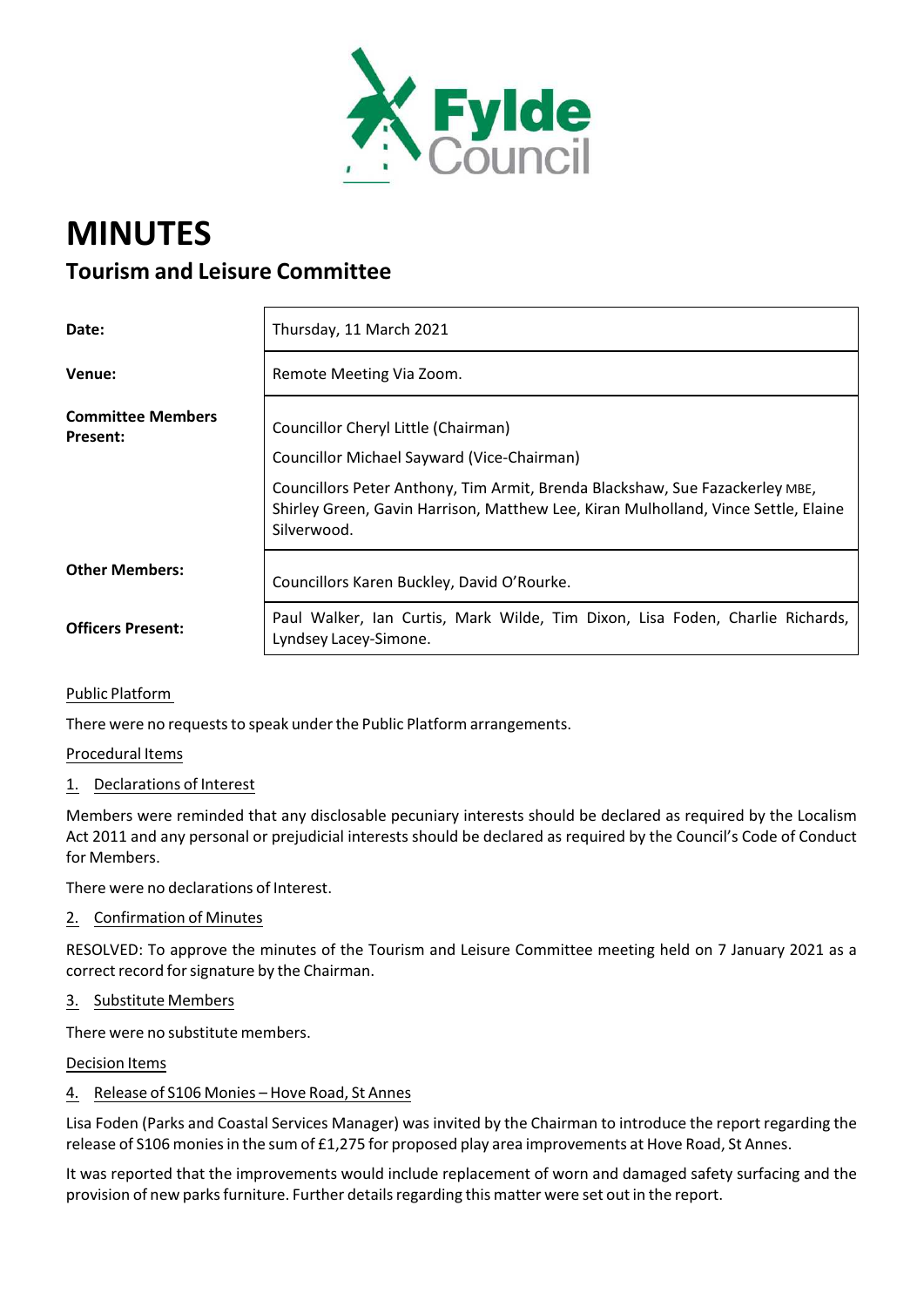Minutes ‐ Tourism & Leisure Committee – 11 March 2021

Clarification wassought on the S106 threshold arrangements. This was addressed by Mr Walker.

Following consideration of this matterit was RESOLVED:

- 1. To recommend to the Finance and Democracy Committee approval of a fully funded revenue budget increase of £1,275 fully funded from the S106 contribution from the St. Albans Road development, to carry out play area improvement works at Hove Road, St. Annes as detailed in the report.
- 2. To award the above works to DCM Surfaces Ltd who, for the sum of £1,275, will undertake the agreed play improvements, subject to the approval of the fully funded budget increase by the Finance and Democracy Committee.
- 5. Spitfire Memorial

Paul Walker (Director of Development Services) introduced the report regarding the proposed adoption of the Spitfire Memorial at Fairhaven Lake by Fylde Council. Details regarding this matter including the financial implications were set out in the report.

Following the presentation, the Chairman invited questions from members of the committee. These related to the following areas: importance attached to the Spitfire asset; maintenance issues/shelf life of the Spitfire memorial; financial commitments involved /fundraising opportunities to mitigate costs; possible charges linked to the 1940s event; options for a shorter management/maintenance period and the possible support/sponsorship from BAE support and/or other local businesses. The questions were addressed in turn by Mr Walker.

Following consideration of this matter, it was RESOLVED:

- 1. To agree to accept the transfer of the ownership of the Spitfire memorial to Fylde Council at no cost.
- 2. To agree that Fylde Council takes on the management and maintenance of the Spitfire memorial for a minimum period of 10 years with a view to reviewing the arrangements on an annual basis.
- 3. That the agreement entered into between Fylde Council and John Coombes dated 26/7/2012 be terminated and a new agreement be drafted incorporating the terms set out in the report with the exception of the minimum period being 10 years as 2 above.
- 4. That the cost of annual maintenance of the Spitfire Memorial be met from existing budgets, although the periodic costs of refurbishment and repainting would need to be the subject of a capital bid at the appropriate time.
- 5. That suitable arrangements be made to look at sponsorship options for the Spitfire Memorial with a view to reporting on the outcome at the next appropriate meeting of the Committee.

### Information Items

The following information items were received by the Committee.

6. Capital Scheme: Improvementsto Children's Play Areas

Further to the approval of a capital growth item in the sum of £37,621 at Budget Council on 4 March 2021 and the securing of grant funding in the sum of £12,379, the information report provided a progress update in respect of the capital scheme to improve children's play areas within the borough.

The Committee was advised that a prioritised and phased list of annual works had been collaborated to inform a repair and replacement programme, based on risk, condition, location and use.

The sites allocated for funding were detailed in the report.

7. Coastal Explorers Project Update

The information report provided an update on the Coastal Explores Project including the associated funding arrangements/bids.

In summary, members were advised that the project is planned to deliver a series of participative programmes and a creative hub which would be sited close to St Paul's Avenue Car Park at Fairhaven.